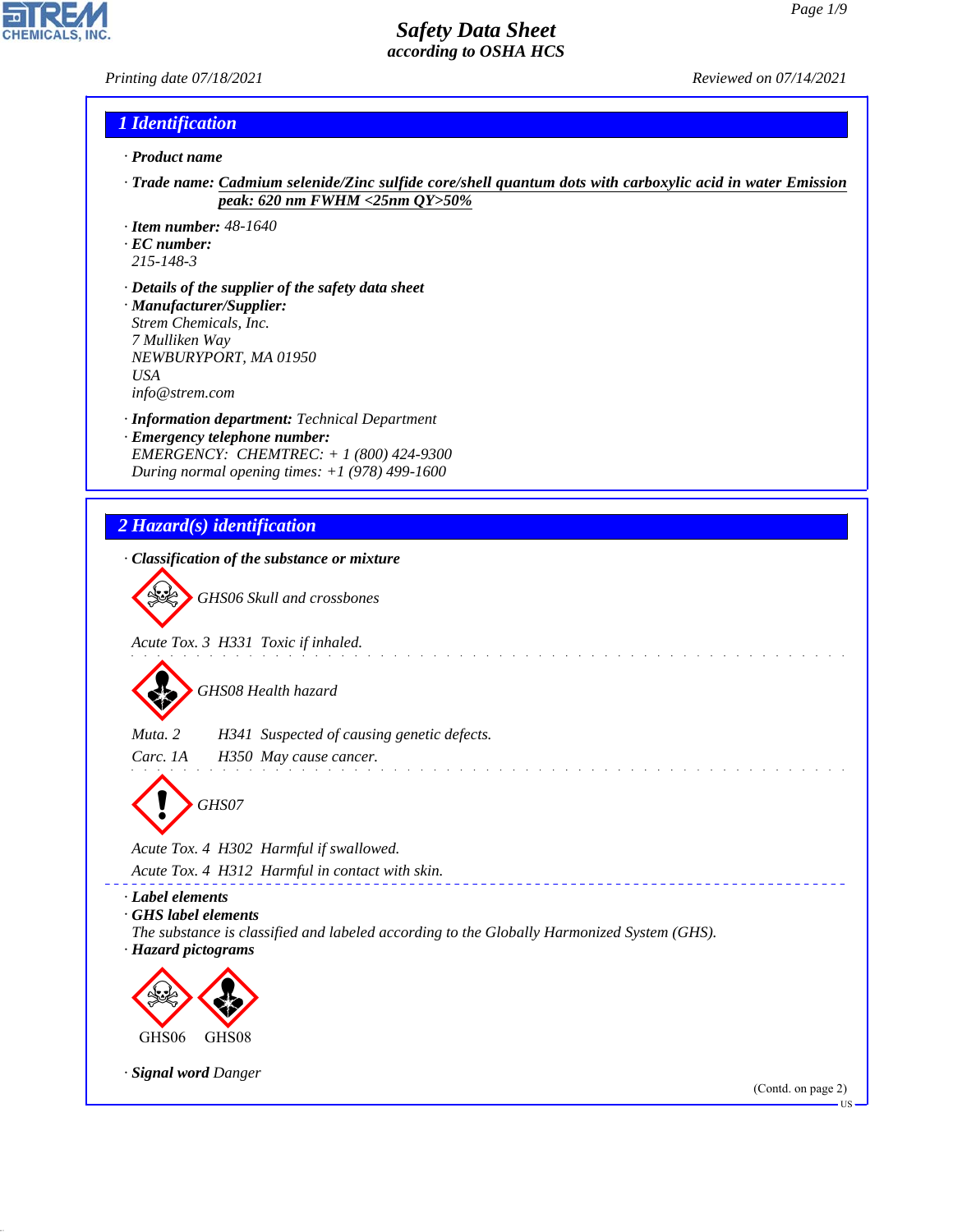*Printing date 07/18/2021 Reviewed on 07/14/2021*



- *· Description of first aid measures*
- *· General information:*

44.1.1

*Immediately remove any clothing soiled by the product.*

*Symptoms of poisoning may even occur after several hours; therefore medical observation for at least 48 hours after the accident.*

(Contd. on page 3)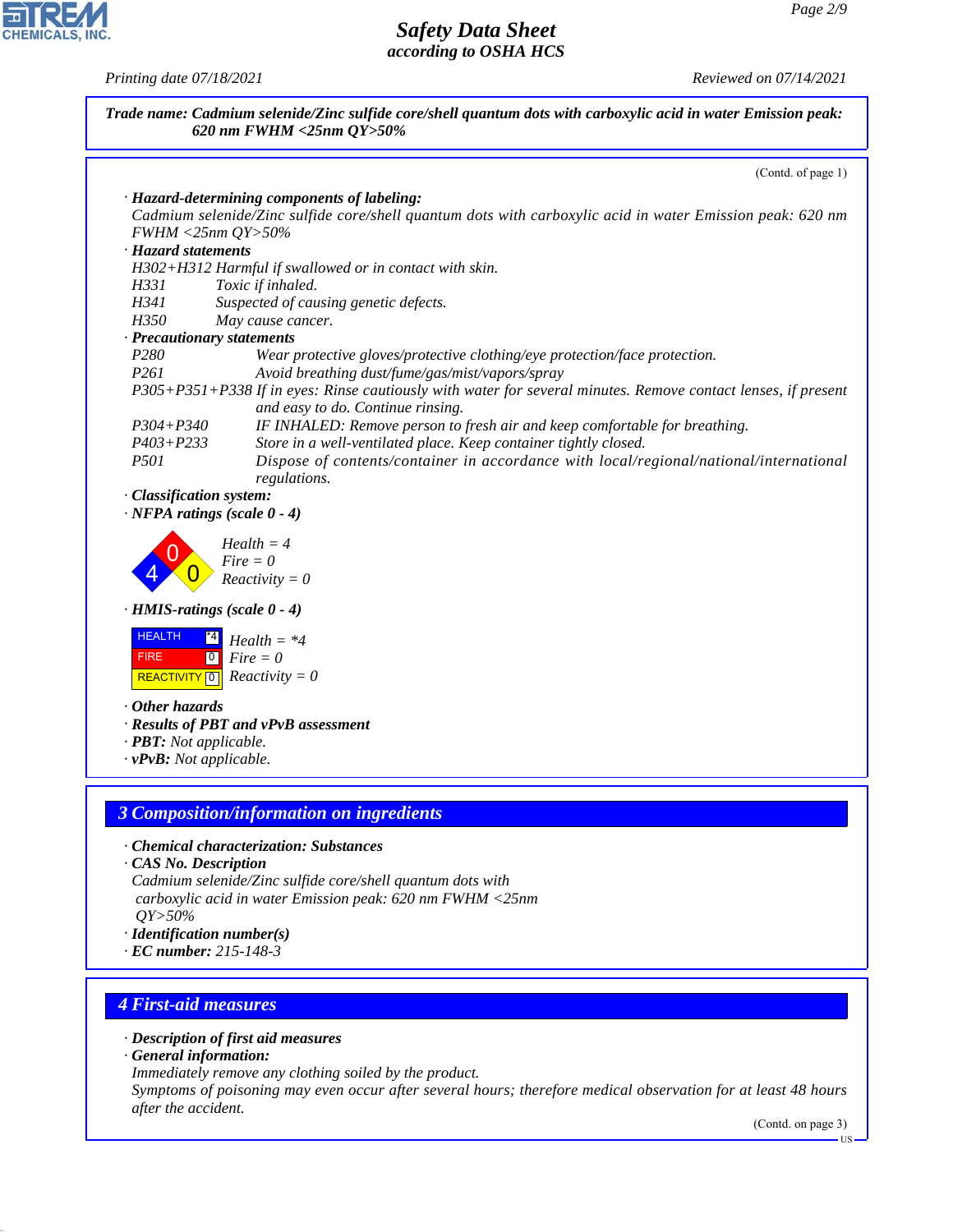*Printing date 07/18/2021 Reviewed on 07/14/2021*

*Trade name: Cadmium selenide/Zinc sulfide core/shell quantum dots with carboxylic acid in water Emission peak: 620 nm FWHM <25nm QY>50%*

(Contd. of page 2)

*Remove breathing apparatus only after contaminated clothing have been completely removed. In case of irregular breathing or respiratory arrest provide artificial respiration.*

*· After inhalation:*

*Supply fresh air or oxygen; call for doctor.*

- *In case of unconsciousness place patient stably in side position for transportation.*
- *· After skin contact: Immediately wash with water and soap and rinse thoroughly.*
- *· After eye contact: Rinse opened eye for several minutes under running water. Then consult a doctor.*
- *· After swallowing: Immediately call a doctor.*
- *· Information for doctor:*
- *· Most important symptoms and effects, both acute and delayed No further relevant information available.*
- *· Indication of any immediate medical attention and special treatment needed*
- *No further relevant information available.*

# *5 Fire-fighting measures*

- *· Extinguishing media*
- *· Suitable extinguishing agents: Use fire fighting measures that suit the environment.*
- *· Special hazards arising from the substance or mixture No further relevant information available.*
- *· Advice for firefighters*
- *· Protective equipment: Mouth respiratory protective device.*

#### *6 Accidental release measures*

*· Personal precautions, protective equipment and emergency procedures Not required.*

*· Environmental precautions:*

*Do not allow product to reach sewage system or any water course.*

*Inform respective authorities in case of seepage into water course or sewage system. Do not allow to enter sewers/ surface or ground water.*

*· Methods and material for containment and cleaning up:*

*Absorb with liquid-binding material (sand, diatomite, acid binders, universal binders, sawdust). Dispose contaminated material as waste according to item 13.*

# *Ensure adequate ventilation.*

*· Reference to other sections See Section 7 for information on safe handling. See Section 8 for information on personal protection equipment.*

*See Section 13 for disposal information.*

#### *· Protective Action Criteria for Chemicals*

*· PAC-1:*

*Substance is not listed.*

*· PAC-2:*

*Substance is not listed.*

*· PAC-3:*

*Substance is not listed.*

#### *7 Handling and storage*

*· Handling:*

44.1.1

*· Precautions for safe handling*

*Ensure good ventilation/exhaustion at the workplace.*

(Contd. on page 4)



US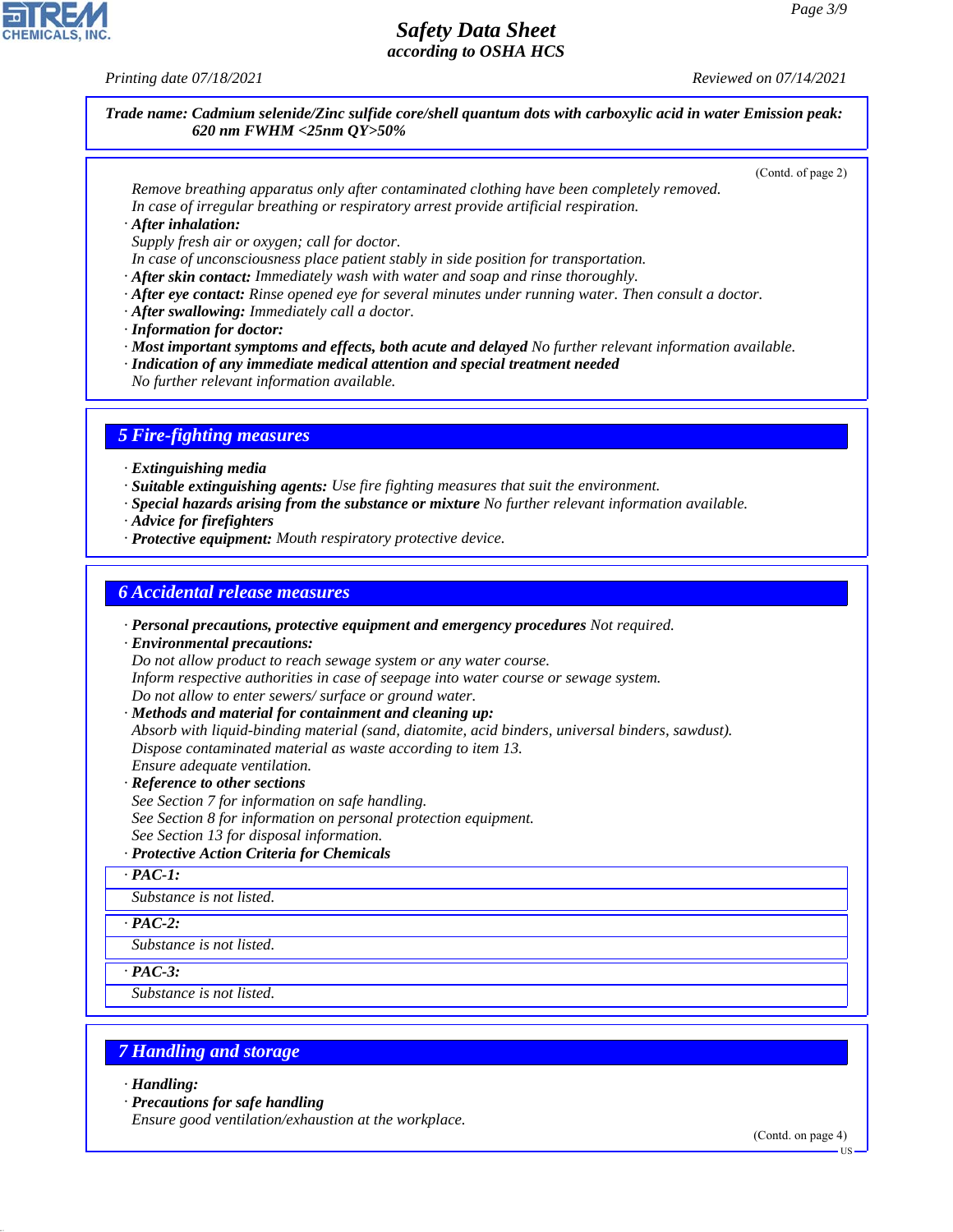*Printing date 07/18/2021 Reviewed on 07/14/2021*

*Trade name: Cadmium selenide/Zinc sulfide core/shell quantum dots with carboxylic acid in water Emission peak: 620 nm FWHM <25nm QY>50%*

(Contd. of page 3)

*Open and handle receptacle with care.*

*Prevent formation of aerosols.*

*· Information about protection against explosions and fires: Keep respiratory protective device available.*

*· Conditions for safe storage, including any incompatibilities*

*· Storage:*

*· Requirements to be met by storerooms and receptacles: No special requirements.*

*· Information about storage in one common storage facility: Not required.*

*· Further information about storage conditions: Keep receptacle tightly sealed.*

*· Specific end use(s) No further relevant information available.*

*8 Exposure controls/personal protection*

*· Additional information about design of technical systems: No further data; see item 7.*

*· Control parameters*

*· Components with limit values that require monitoring at the workplace: Not required.*

*· Additional information: The lists that were valid during the creation were used as basis.*

- *· Exposure controls*
- *· Personal protective equipment:*
- *· General protective and hygienic measures: Keep away from foodstuffs, beverages and feed. Immediately remove all soiled and contaminated clothing. Wash hands before breaks and at the end of work. Store protective clothing separately. Avoid contact with the eyes and skin.*
- *· Breathing equipment: A NIOSH approved respirator in accordance with 29 CFR 1910.134.*
- *· Protection of hands:*



\_S*Protective gloves*

*The glove material has to be impermeable and resistant to the product/ the substance/ the preparation. Due to missing tests no recommendation to the glove material can be given for the product/ the preparation/ the chemical mixture.*

*Selection of the glove material on consideration of the penetration times, rates of diffusion and the degradation · Material of gloves*

*The selection of the suitable gloves does not only depend on the material, but also on further marks of quality and varies from manufacturer to manufacturer.*

*· Penetration time of glove material*

*The exact break through time has to be found out by the manufacturer of the protective gloves and has to be observed.*

*· Eye protection:*



44.1.1

\_R*Tightly sealed goggles*

(Contd. on page 5)

US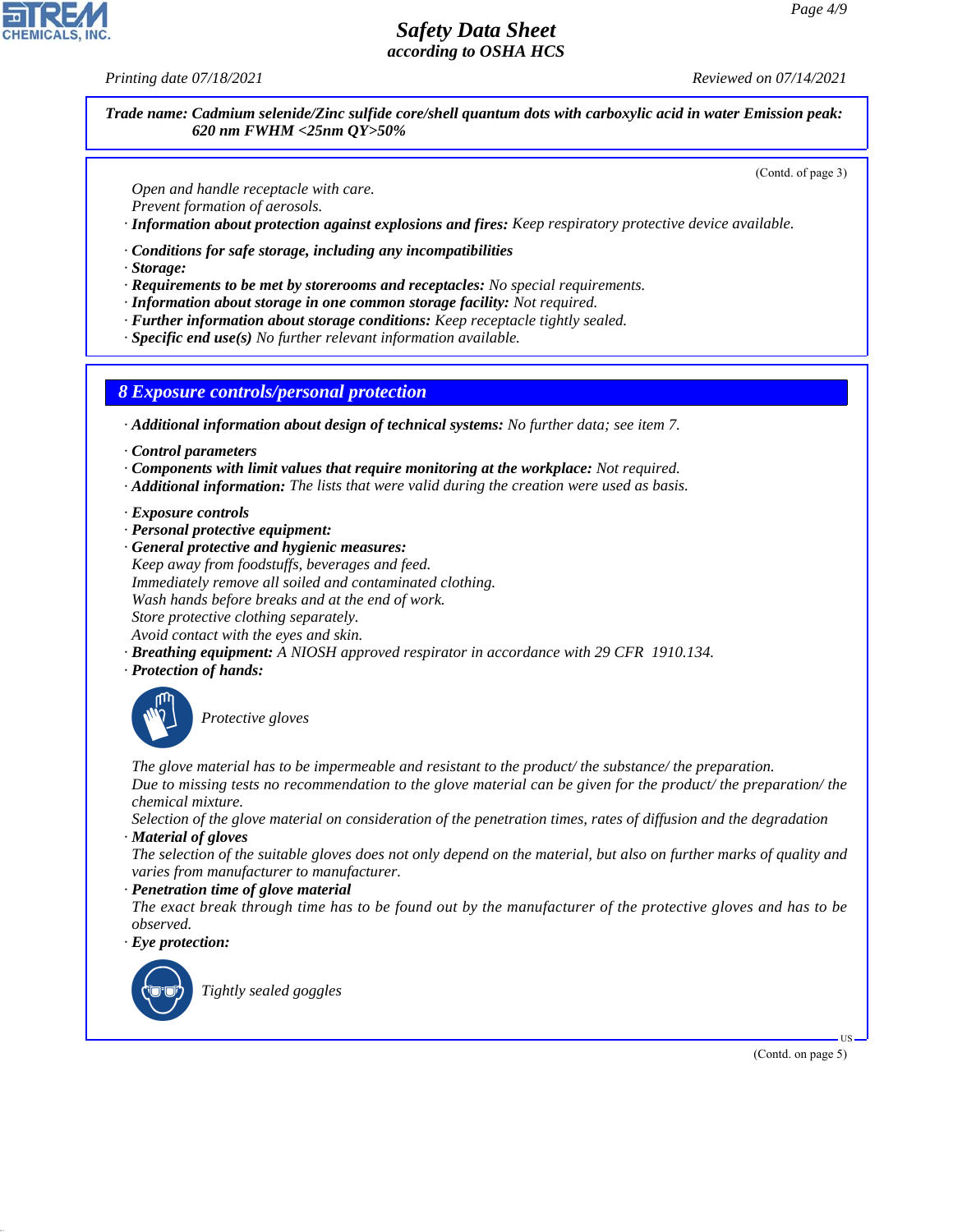$\mathbf{r}$ 

**CHEMICALS, INC.** 

*Printing date 07/18/2021 Reviewed on 07/14/2021*

*Trade name: Cadmium selenide/Zinc sulfide core/shell quantum dots with carboxylic acid in water Emission peak: 620 nm FWHM <25nm QY>50%*

(Contd. of page 4)

| <b>9 Physical and chemical properties</b>                  |                                               |  |
|------------------------------------------------------------|-----------------------------------------------|--|
| · Information on basic physical and chemical properties    |                                               |  |
| · General Information                                      |                                               |  |
| $\cdot$ Appearance:                                        |                                               |  |
| Form:                                                      | Liquid                                        |  |
| Color:                                                     | Red                                           |  |
| $\cdot$ Odor:                                              | <i><b>Odorless</b></i>                        |  |
| · Odor threshold:                                          | Not determined.                               |  |
| $\cdot$ pH-value:                                          | Not determined.                               |  |
| · Change in condition                                      |                                               |  |
| <b>Melting point/Melting range:</b>                        | Undetermined.                                 |  |
| <b>Boiling point/Boiling range:</b>                        | Undetermined.                                 |  |
| · Flash point:                                             | Not applicable.                               |  |
| · Flammability (solid, gaseous):                           | Not determined.                               |  |
| · Ignition temperature:                                    |                                               |  |
| <b>Decomposition temperature:</b>                          | Not determined.                               |  |
| $\cdot$ Auto igniting:                                     | Not determined.                               |  |
| · Danger of explosion:                                     | Product does not present an explosion hazard. |  |
| · Explosion limits:                                        |                                               |  |
| Lower:                                                     | Not determined.                               |  |
| <b>Upper:</b>                                              | Not determined.                               |  |
| · Vapor pressure:                                          | Not determined.                               |  |
| $\cdot$ Density:                                           | Not determined.                               |  |
| · Relative density                                         | Not determined.                               |  |
| · Vapor density                                            | Not determined.                               |  |
| $\cdot$ Evaporation rate                                   | Not determined.                               |  |
| · Solubility in / Miscibility with                         |                                               |  |
| Water:                                                     | Not miscible or difficult to mix.             |  |
| · Partition coefficient (n-octanol/water): Not determined. |                                               |  |
| · Viscosity:                                               |                                               |  |
| Dynamic:                                                   | Not determined.                               |  |
| Kinematic:                                                 | Not determined.                               |  |
| · Solvent content:                                         |                                               |  |
| Organic solvents:                                          | $0.0\%$                                       |  |
| <b>VOC</b> content:                                        | 0.0 g/l / 0.00 lb/gl                          |  |
| <b>Solids content:</b>                                     | $100.0~\%$                                    |  |
| $\cdot$ Other information                                  | No further relevant information available.    |  |

# *10 Stability and reactivity*

*· Reactivity No further relevant information available.*

*· Chemical stability*

44.1.1

*· Thermal decomposition / conditions to be avoided: No decomposition if used according to specifications.*

<sup>(</sup>Contd. on page 6)  $-US$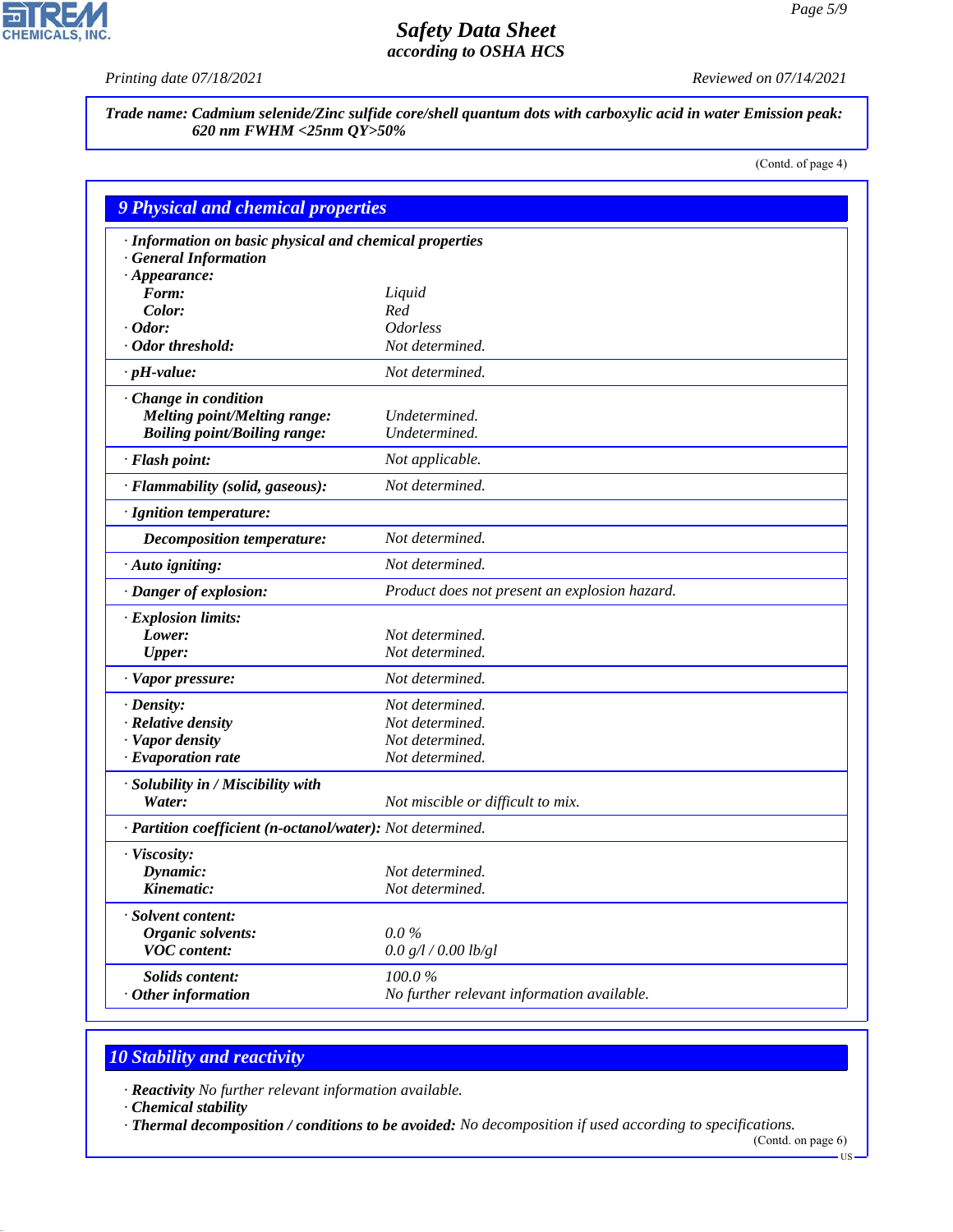*Printing date 07/18/2021 Reviewed on 07/14/2021*

*Trade name: Cadmium selenide/Zinc sulfide core/shell quantum dots with carboxylic acid in water Emission peak: 620 nm FWHM <25nm QY>50%*

(Contd. of page 5)

- *· Possibility of hazardous reactions No dangerous reactions known.*
- *· Conditions to avoid No further relevant information available.*
- *· Incompatible materials: No further relevant information available.*
- *· Hazardous decomposition products: No dangerous decomposition products known.*

#### *11 Toxicological information*

- *· Information on toxicological effects*
- *· Acute toxicity:*
- *· Primary irritant effect:*
- *· on the skin: Irritant to skin and mucous membranes.*
- *· on the eye: No irritating effect.*
- *· Sensitization: No sensitizing effects known.*
- *· Additional toxicological information:*

*· Carcinogenic categories*

*· IARC (International Agency for Research on Cancer)*

*Substance is not listed.*

*· NTP (National Toxicology Program)*

*Substance is not listed.*

*· OSHA-Ca (Occupational Safety & Health Administration)*

*Substance is not listed.*

#### *12 Ecological information*

*· Toxicity*

- *· Aquatic toxicity: No further relevant information available.*
- *· Persistence and degradability No further relevant information available.*
- *· Behavior in environmental systems:*
- *· Bioaccumulative potential No further relevant information available.*
- *· Mobility in soil No further relevant information available.*
- *· Additional ecological information:*
- *· General notes:*
- *Water hazard class 3 (Self-assessment): extremely hazardous for water*

*Do not allow product to reach ground water, water course or sewage system, even in small quantities. Danger to drinking water if even extremely small quantities leak into the ground.*

- *· Results of PBT and vPvB assessment*
- *· PBT: Not applicable.*
- *· vPvB: Not applicable.*
- *· Other adverse effects No further relevant information available.*

#### *13 Disposal considerations*

- *· Waste treatment methods*
- *· Recommendation:*

44.1.1

*Must not be disposed of together with household garbage. Do not allow product to reach sewage system.*

(Contd. on page 7) US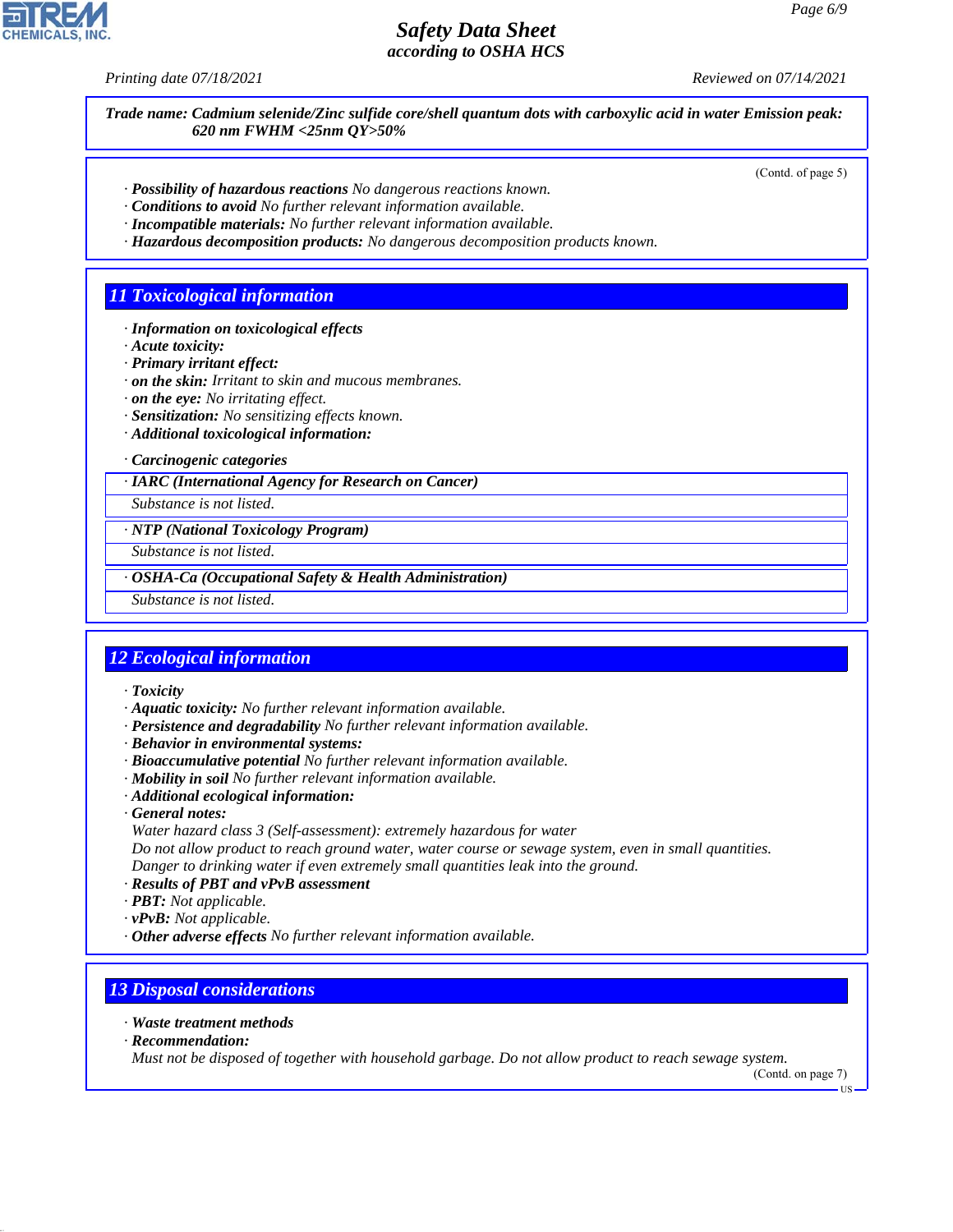$\overline{\mathbf{r}}$ 

**CHEMICALS, INC.** 

*Printing date 07/18/2021 Reviewed on 07/14/2021*

*Trade name: Cadmium selenide/Zinc sulfide core/shell quantum dots with carboxylic acid in water Emission peak: 620 nm FWHM <25nm QY>50%*

(Contd. of page 6)

*· Uncleaned packagings:*

44.1.1

*· Recommendation: Disposal must be made according to official regulations.*

| <b>14 Transport information</b>                                                     |                                                                                                      |  |
|-------------------------------------------------------------------------------------|------------------------------------------------------------------------------------------------------|--|
| $\cdot$ UN-Number<br>· DOT, IMDG, IATA                                              | <i>UN2570</i>                                                                                        |  |
| · UN proper shipping name<br>$\cdot$ DOT<br>· IMDG, IATA                            | Cadmium compounds<br><b>CADMIUM COMPOUND</b>                                                         |  |
| · Transport hazard class(es)                                                        |                                                                                                      |  |
| $\cdot$ DOT                                                                         |                                                                                                      |  |
| <b>SEE</b>                                                                          |                                                                                                      |  |
| · Class                                                                             | 6                                                                                                    |  |
| · Label                                                                             | 6.1                                                                                                  |  |
| · IMDG, IATA                                                                        |                                                                                                      |  |
|                                                                                     |                                                                                                      |  |
| · Class                                                                             | 6.1 Toxic substances                                                                                 |  |
| · Label                                                                             | 6.1                                                                                                  |  |
| · Packing group<br>· DOT, IMDG, IATA                                                | III                                                                                                  |  |
| · Environmental hazards:<br>· Marine pollutant:                                     | N <sub>O</sub>                                                                                       |  |
| · Special precautions for user                                                      | Not applicable.                                                                                      |  |
| · EMS Number:                                                                       | $F-A, S-A$                                                                                           |  |
| · Stowage Category                                                                  | $\boldsymbol{A}$                                                                                     |  |
| · Transport in bulk according to Annex II of<br><b>MARPOL73/78 and the IBC Code</b> | Not applicable.                                                                                      |  |
| · Transport/Additional information:                                                 |                                                                                                      |  |
| $\cdot$ <i>DOT</i>                                                                  |                                                                                                      |  |
| <b>Quantity limitations</b>                                                         | On passenger aircraft/rail: 100kg<br>On cargo aircraft only: 200kg                                   |  |
| $\cdot$ IMDG                                                                        |                                                                                                      |  |
| $\cdot$ Limited quantities (LQ)                                                     | $5 \ kg$                                                                                             |  |
| $\cdot$ Excepted quantities (EQ)                                                    | Code: E1                                                                                             |  |
|                                                                                     | Maximum net quantity per inner packaging: 30 ml<br>Maximum net quantity per outer packaging: 1000 ml |  |
|                                                                                     | (Contd. on page 8)                                                                                   |  |

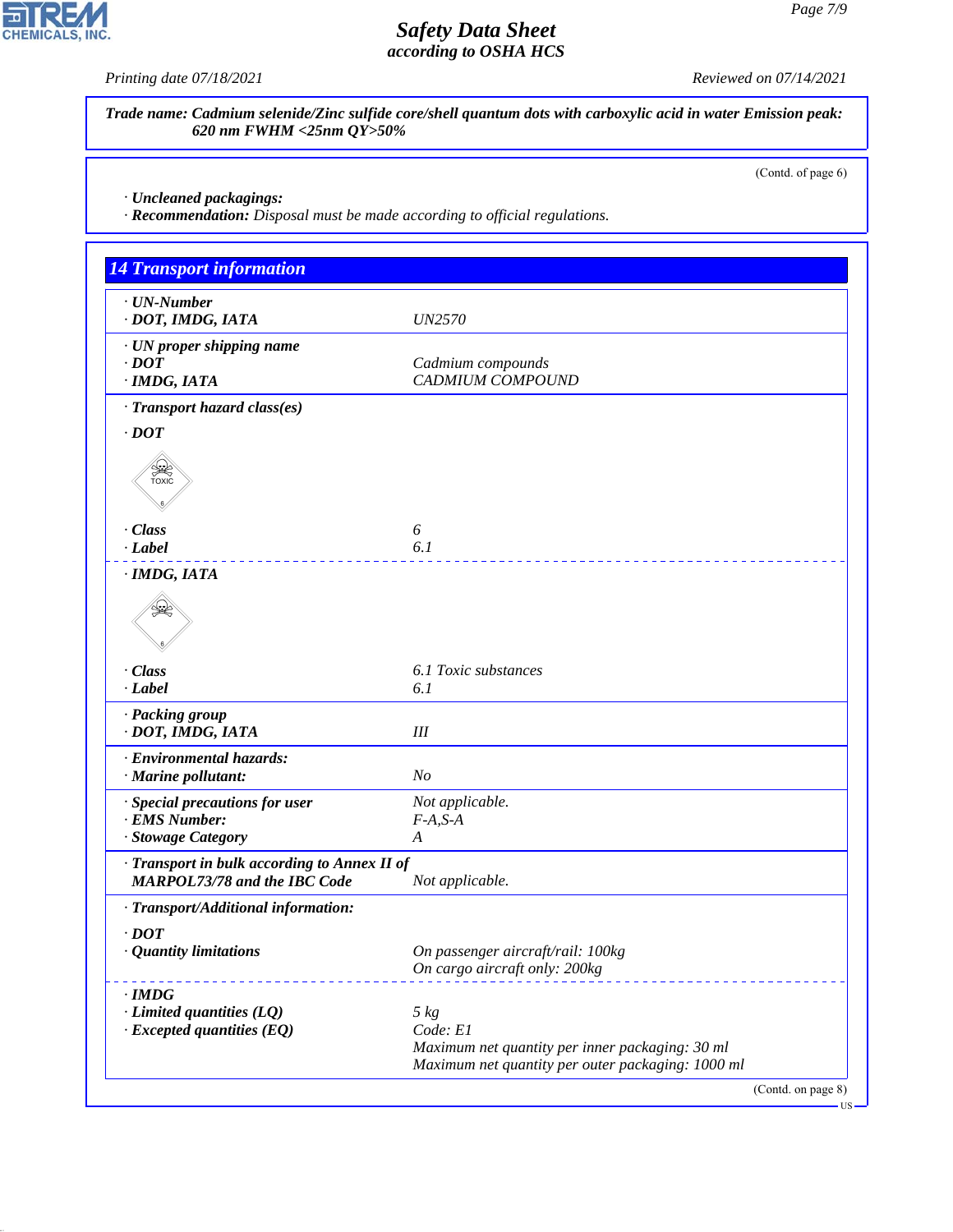



*· Sara*

*· Section 355 (extremely hazardous substances):*

*Substance is not listed.*

*· Section 313 (Specific toxic chemical listings):*

*Substance is not listed.*

*· TSCA (Toxic Substances Control Act):*

*Substance is not listed.*

*· Proposition 65*

*· Chemicals known to cause cancer:*

*Substance is not listed.*

*· Chemicals known to cause reproductive toxicity for females:*

*Substance is not listed.*

*· Chemicals known to cause reproductive toxicity for males:*

*Substance is not listed.*

*· Chemicals known to cause developmental toxicity:*

*Substance is not listed.*

*· Carcinogenic categories*

*· EPA (Environmental Protection Agency)*

*Substance is not listed.*

*· TLV (Threshold Limit Value established by ACGIH)*

*Substance is not listed.*

*· NIOSH-Ca (National Institute for Occupational Safety and Health)*

*Substance is not listed.*

*· GHS label elements*

*The substance is classified and labeled according to the Globally Harmonized System (GHS).*

*· Hazard pictograms*



*· Signal word Danger*

*· Hazard-determining components of labeling:*

*Cadmium selenide/Zinc sulfide core/shell quantum dots with carboxylic acid in water Emission peak: 620 nm FWHM <25nm QY>50%*

*· Hazard statements*

44.1.1

*H302+H312 Harmful if swallowed or in contact with skin. H331 Toxic if inhaled.*

(Contd. on page 9)



US